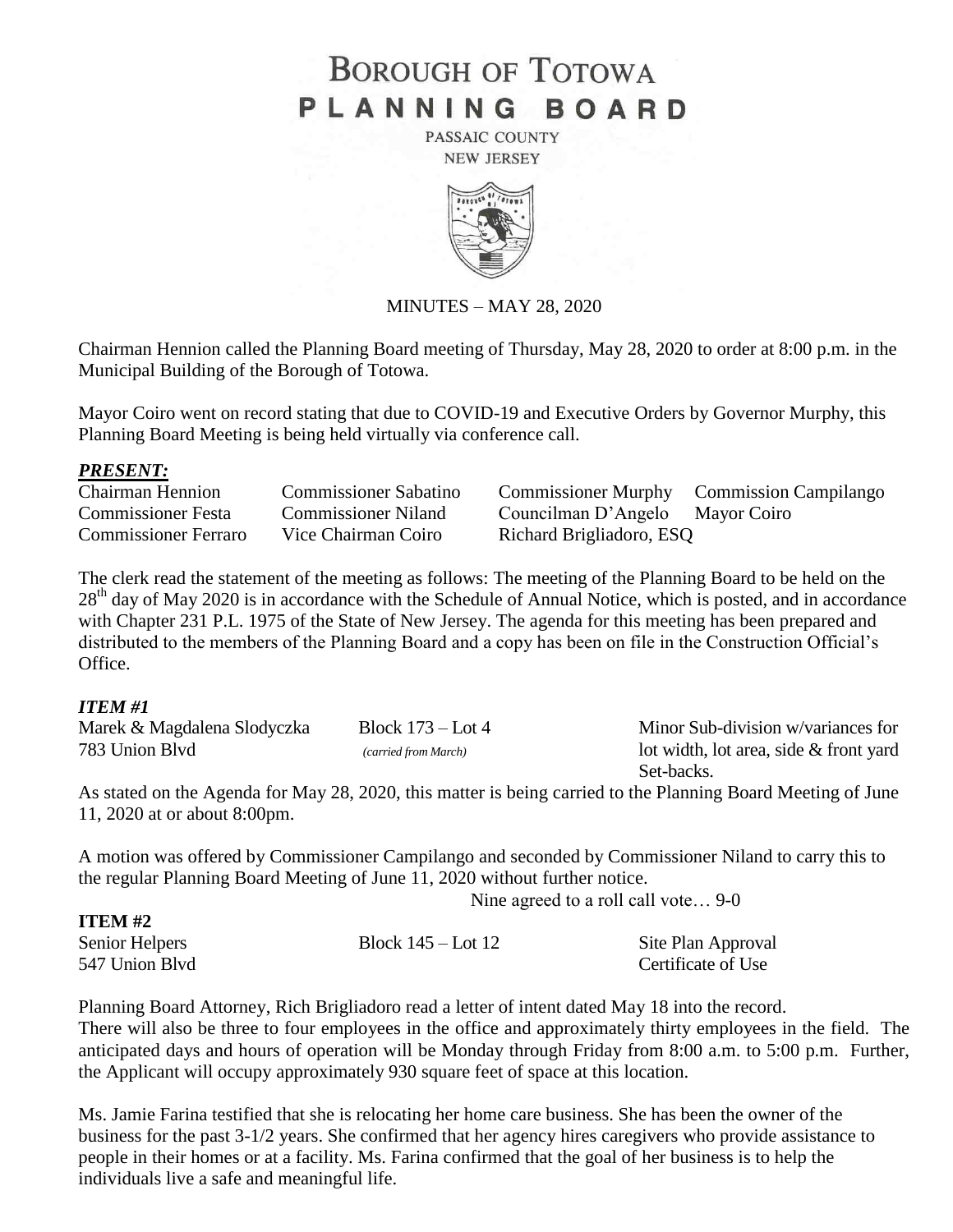#### PLANNING BOARD MEETING MAY 28, 2020 MINUTES CONTINUED **PAGE 2**

**ITEM #3**

She also stated that some clients require personal care services which are provided by a certified home health aide and others require basic companionship which can be provided by a non-licensed individual. Ms. Farina stated there will be no care provided in the office. The caregivers are sent into the field.

With respect to signage, the Applicant proposes to install a decal on the entrance door to the office suite. In addition, there is a building façade sign with an index of the tenants that are located in the building. There is a space provided for the Applicant to install a sign on the multi-tenanted building façade sign. If the Applicant places signage in a glass window or door, the sign shall not exceed 20% of the glass area.

A motion was offered by Commissioner Campilango and seconded by Commissioner Niland to approve the minor site plan as presented. This approval is subject to and contingent upon the following conditions and will be memorialized in a Resolution at a future date:

- 1. The construction of internal partitions, exits, entrances and fire safety devices are subject to and require the approval of the fire sub-code official, the fire inspector and the building inspector.
- 2. The applicant will supply the Chief of Police with an emergency contact list and will also obtain the approval of the Police Chief in regards to all alarms and security devices.
- 3. There will be no outside storage of equipment or materials.
- 4. The Applicant is permitted to install a decal on the entrance door to the office suite. In addition, there is a building façade sign with an index of the tenants that are located in the building. Applicant is also permitted to place a sign in the window to identify the business, but the sign shall not exceed twenty percent of the glass window area.
- 5. The Applicant shall obtain and maintain any and all licenses, certificates or permits from any and all licensing authorities, including, but not limited to, the Borough of Totowa, County of Passaic, State of New Jersey or any federal agency having jurisdiction hereunder.

Nine agreed to a roll call vote… 9-0

| -------                   |                        |                    |
|---------------------------|------------------------|--------------------|
| <b>Image Headquarters</b> | Block $145 -$ Lot $12$ | Site Plan Approval |
| 302-304 Union Blvd        |                        | Certificate of Use |

Planning Board Attorney, Rich Brigliadoro read a letter of intent undated into the record. The anticipated hours and days of operation will be Tuesday and Wednesday from 1:00 p.m. to 7:00 p.m., Thursday and Friday from 1:00 p.m. to 8:00 p.m. and Saturday from 12:00 p.m. to 8:00 p.m. The business will be closed on Sunday and Monday.

Ms. Yairelis Lopez testified that she is relocating her business from 380 Totowa Road to this approximately 1,100 square feet of space at this new location. Ms. Lopez testified that Image Headquarters is a one stop shop boutique specializing in the building of portfolio development. She testified that the nature of the business includes the retail sale of women's clothing and accessories. In addition, the business provides makeup and beauty enhancement with image consulting.

With respect to signage, there is a box sign above the front entrance door to the store. She will install a sign in the space provided in the existing sign box. Ms. Lopez stated that the sign will have a black background and white lettering. If the Applicant places signage in the glass window or a glass door, the sign shall not exceed 20% of the glass area.

A motion was offered by Commissioner Campilango and seconded by Commissioner Niland to approve the minor site plan as presented. This approval is subject to and contingent upon the following conditions and will be memorialized in a Resolution at a future date: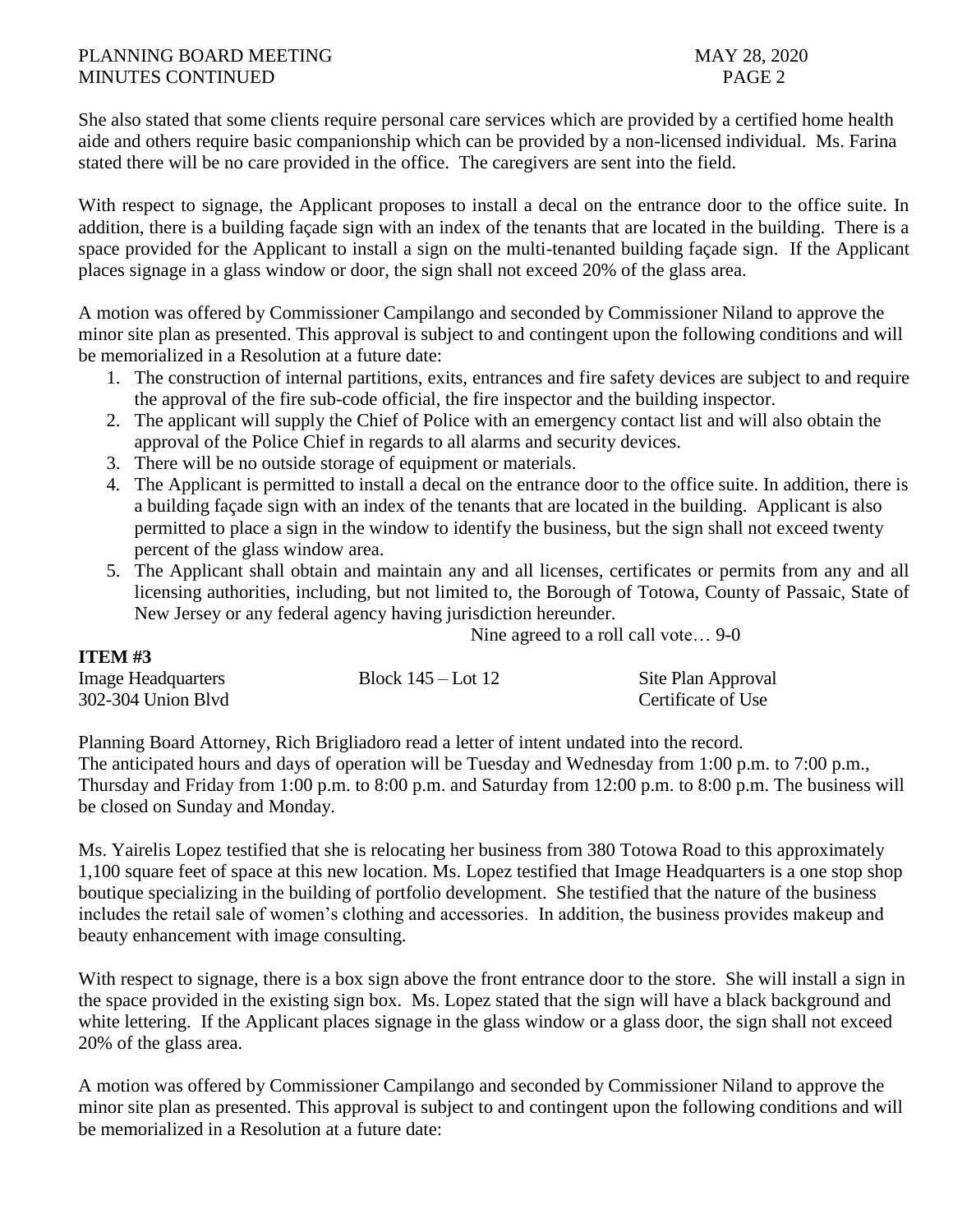#### PLANNING BOARD MEETING MAY 28, 2020 MINUTES CONTINUED PAGE 3

- 1. The construction of internal partitions, exits, entrances and fire safety devices are subject to and require the approval of the fire sub-code official, the fire inspector and the building inspector.
- 2. The applicant will supply the Chief of Police with an emergency contact list and will also obtain the approval of the Police Chief in regards to all alarms and security devices.
- 3. There will be no outside storage of equipment or materials.
- 4. The Applicant will replace the existing text sign with the name of her business. The sign will have a black background and white lettering. Applicant is also permitted to place a sign in the window to identify the business, but the sign shall not exceed twenty percent of the glass window area.

Nine agreed to a roll call vote… 9-0

## **ITEM #4**

**ITEM #**  $\mu$ *=* 

| Taqueria Los Gueros XII | Block $11 -$ Lot 6.01 | Site Plan Approval |
|-------------------------|-----------------------|--------------------|
| 79 Union Blyd           |                       | Certificate of Use |

Planning Board Attorney, Rich Brigliadoro read a letter of intent undated into the record.

This space was previously occupied as a gyro restaurant. The anticipated hours and days of operation will be seven days a week from 10:00 a.m. to 10:00 p.m. The Applicant will occupy approximately 1,226 square feet of space at this location. The Applicant will have eight tables with a total of twenty-four chairs. There will also be approximately four employees at this location. The restaurant is located in a shopping center where parking spaces are available to the public on a first come first serve basis.

Ms. Elvia Huievil testified that intends to open a Mexican restaurant. The Applicant represented that there is a brand new functioning kitchen in the restaurant. The Applicant's signature meat is "marinated Al Pastor which can be served with tacos, quesadillas, nachos, burritos, tortillas, and salads." The business will be opened to the public for dine-in, takeout, delivery, Uber, Door Dash, Grub Hub and Post Mates. The Applicant proposes at text change only to the existing sign box.

A motion was offered by Commissioner Campilango and seconded by Commissioner Niland to approve the minor site plan as presented. This approval is subject to and contingent upon the following conditions and will be memorialized in a Resolution at a future date:

- 1. The construction of internal partitions, exits, entrances and fire safety devices are subject to and require the approval of the fire sub-code official, the fire inspector and the building inspector.
- 2. The applicant will supply the Chief of Police with an emergency contact list and will also obtain the approval of the Police Chief in regards to all alarms and security devices.
- 3. There will be no outside storage of equipment or materials.
- 4. The Applicant will replace the existing text sign with the name of her business. Applicant is also permitted to place a sign in the window to identify the business, but the sign shall not exceed twenty percent of the glass window area.

Nine agreed to a roll call vote… 9-0

| 11 E.VI #3           |                       |                    |
|----------------------|-----------------------|--------------------|
| Jersey Discount Tool | Block $11 -$ Lot 6.01 | Site Plan Approval |
| 79 Union Blyd        |                       | Certificate of Use |

Planning Board Attorney, Rich Brigliadoro read a letter of intent undated into the record.

The anticipated hours and days of operation will be from 9:00 a.m. to 5:00 p.m. five days a week. In addition, the Applicant may stay open later one night per week. Further, the Applicant seeks approval for Saturday hours from 9:00 a.m. to 3:00 p.m. The Applicant will occupy approximately 1,635 square feet of space at this location.

Debra Morello and Nicholas J. Morello III testified that it has been in business for approximately 34 years. The Applicant seeks approval to open a packaging and shipping location for their online clientele.